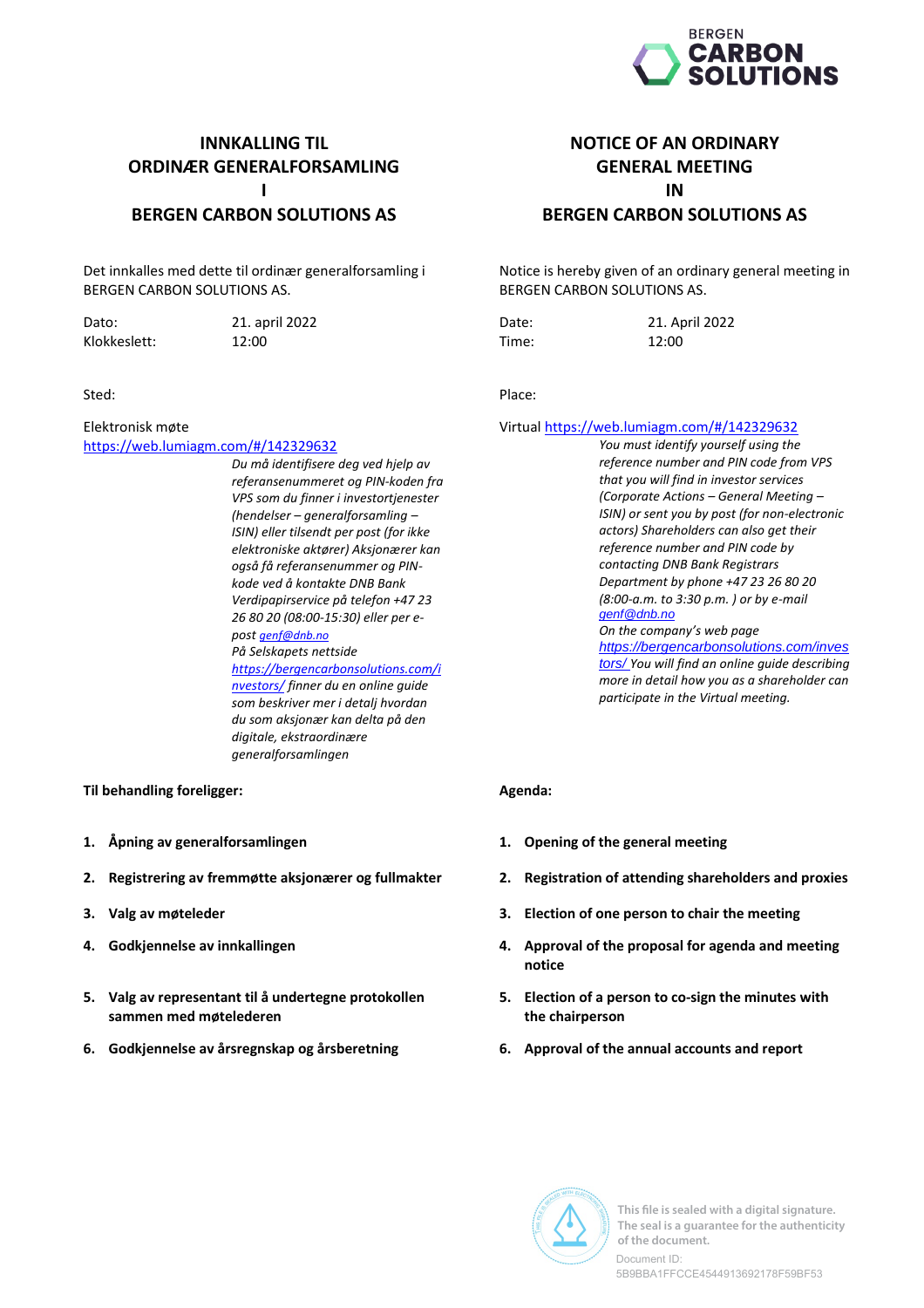Selskapets årsregnskap og styrets årsberetning for regnskapsåret 2021, samt revisors årsberetning, er lagt ut på selskapets nettside https://bergencarbonsolutions.com/investors/

#### 7. Honorar til styrets medlemmer

Styret foreslår at det gjøres en årlig vurdering av styrehonorar for det kommende året. Det vil bli gjort en årlig vurdering av honorarer til styret, neste gang i forbindelse med ordinær generalforsamling i 2023.

Styret foreslår å sette et årlig styrehonorar for regnskapsåret 2022 på NOK 200 000 til samtlige styremedlemmer og NOK 335 000 til styreleder.

#### 8. Godtgjørelse til revisor

Styret foreslår at revisors bistand til Selskapets revisjon mv. for regnskapsåret 2021 skal godtgjøres etter regning.

#### 9. Tildeling av styrefullmakt til å beslutte kapitalforhøyelse ved nytegning av aksjer

Styrets eksisterende fullmakt til å beslutte kapitalforhøyelse ved nytegning av aksjer utløper ved den ordinære generalforsamlingen i 2022. Styret ønsker å foreslå at styret tildeles en ny fullmakt til å forhøye Selskapets aksjekapital.

Styrets begrunnelse for å foreslå at generalforsamlingen gir styret fullmakt til å forhøye aksjekapitalen er å gi styret anledning til å sikre kapitaltilgang på egnet tidspunkt og etablere ytterligere handlingsrom for selskapet.

På denne bakgrunn foreslår styret at generalforsamlingen fatter følgende vedtak:

a) Aksjekapitalen skal i alt kunne forhøyes med NOK 25 815,63, men slik at den samlede maksimale utvidelsen under denne fullmakten og den vedtatt under punkt 10 ikke skal overstige 24,6 %. Fullmakten kan benyttes flere ganger innen den angitte rammen. Tegningskurs og andre tegningsvilkår fastsettes av styret innenfor



The Company's annual accounts and the board's report for the financial year 2021, as well as the auditor's report, have been made available on the company's website

https://bergencarbonsolutions.com/investors/

#### 7. Remuneration of the members of the board

The board proposes that remuneration of the members of the board for the upcoming year is evaluated annually.

The remuneration of the members of the board will be evaluated annually, next time in connection with the annual general meeting in 2023.

The board proposes that all board members are remunerated with NOK 200,000 and the chairman is remunerated with NOK 335,000 for the financial year 2022.

#### 8. Remuneration of the auditor

The board proposes that the auditor's assistance to the Company's audit, etc. for the fiscal year 2021 to be reimbursed by invoice.

### 9. Proposal to authorize the board of directors to increase the Company's share capital by issuing shares

The board's existing authorization to increase the Company's share capital by issuing shares is effective until the general meeting in 2022. The board wants to suggest that it is granted with a new authorization to increase the Company's share capital. The Board considers an increase of the company's share capital to be beneficial in order to further develop the company and to ensure access to capital in order to take advantage of good business opportunities.

On this background, the board proposes that the board resolves the following resolution:

The Board is granted authority to increase the  $a)$ company's share capital by up to NOK 25,815.63, provided that the combined maximum amount of increase pursuant to this authorization and the authorization granted under item 10 shall not exceed 24.6%. The share capital increase may be effected through one or



This file is sealed with a digital signature. The seal is a guarantee for the authenticity of the document

Document ID: 5B9BBA1FECCE4544913692178E59BE53